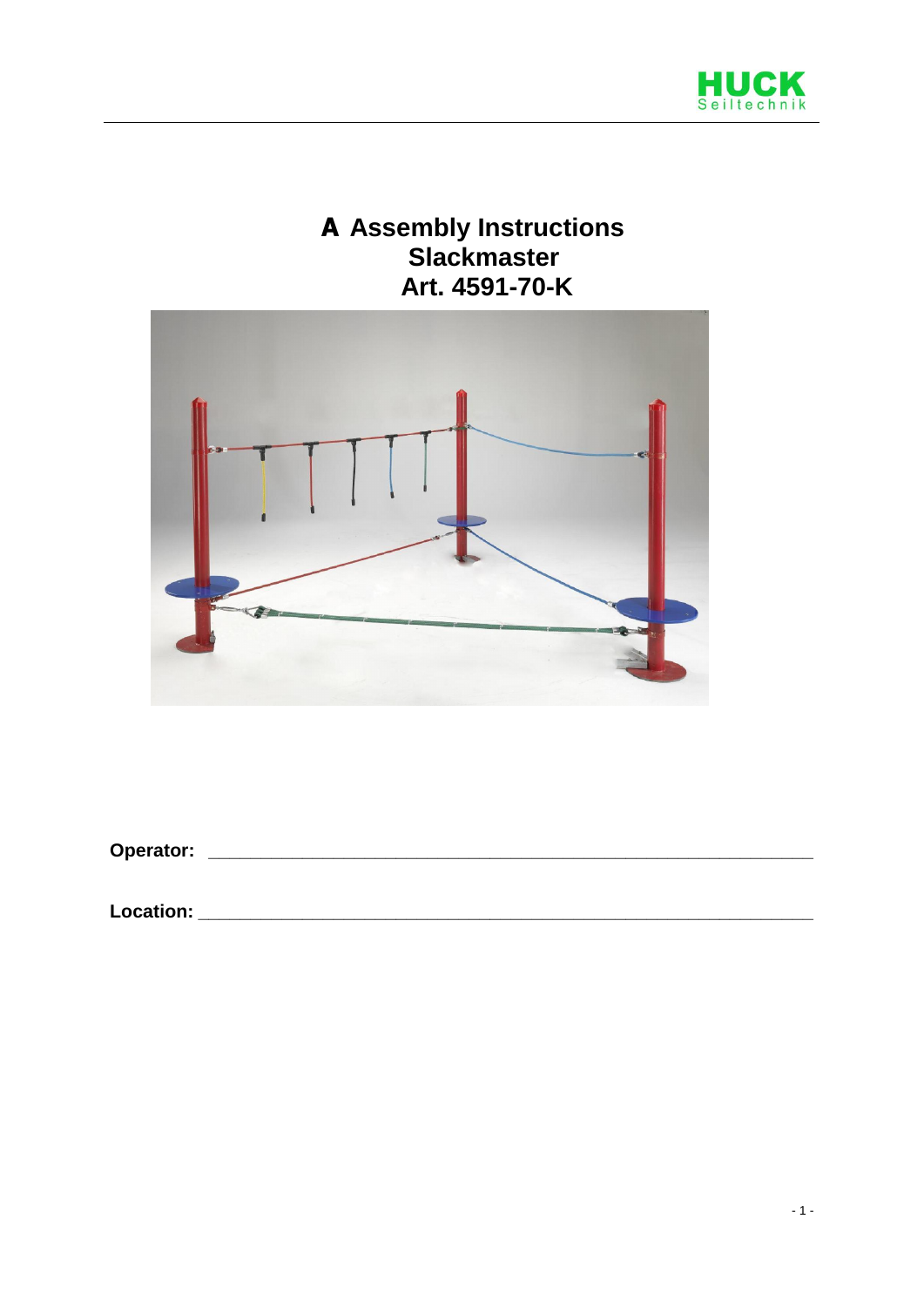

**Revision history** Revision 0 – 2013-08-26 The first allowed version Assembly instructions All rights reserved © Copyright 2013 Huck Seiltechnik GmbH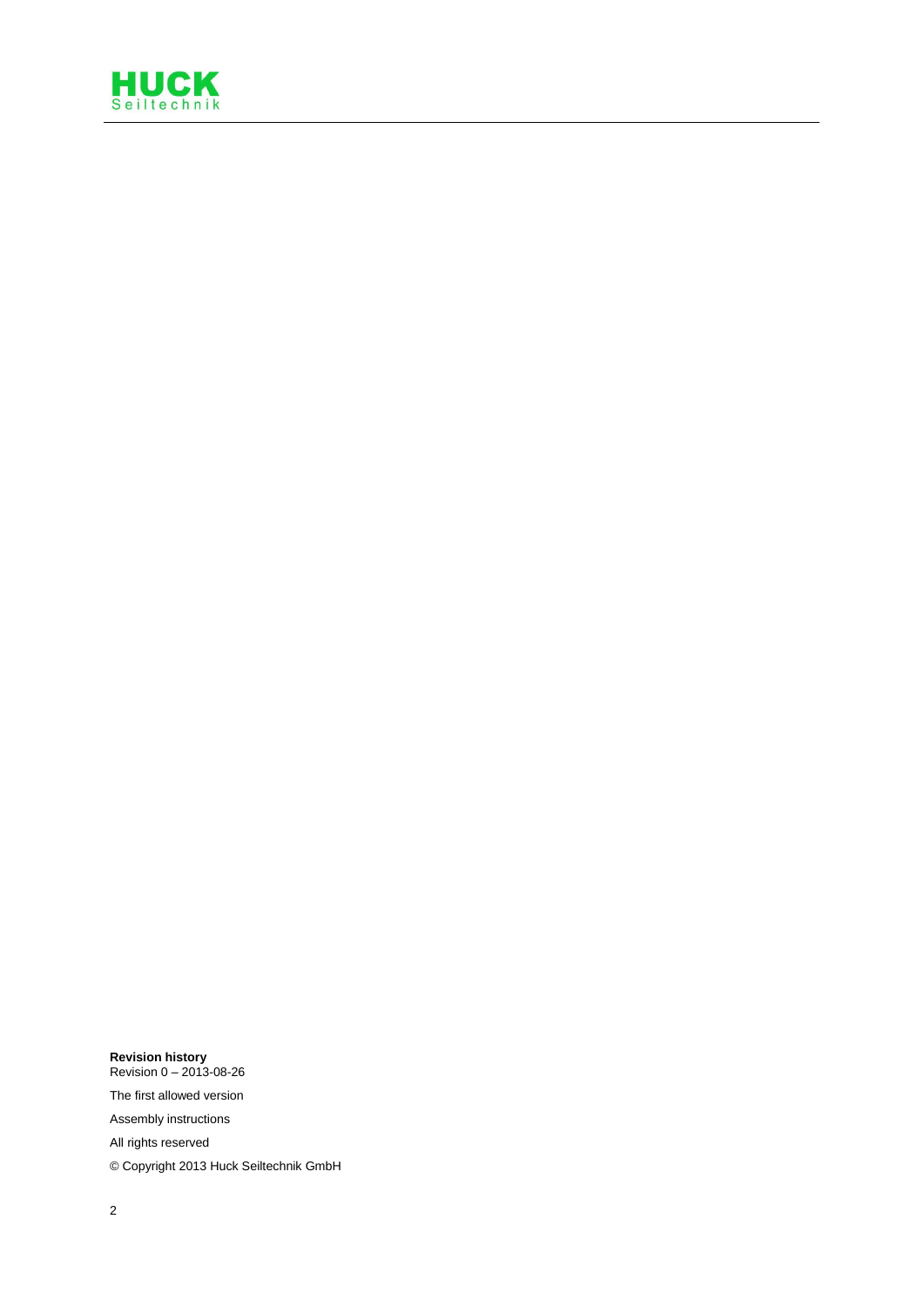

## **Contents**

| A                |  |
|------------------|--|
| 1                |  |
| $\mathbf{2}$     |  |
| $\mathbf{3}$     |  |
| 4                |  |
| 5                |  |
| В                |  |
| 6                |  |
| 7                |  |
| 8                |  |
| $\boldsymbol{9}$ |  |
| 10               |  |
| 11               |  |
| 12               |  |
| 13               |  |
| 14               |  |
| 15               |  |

## **List of Tables**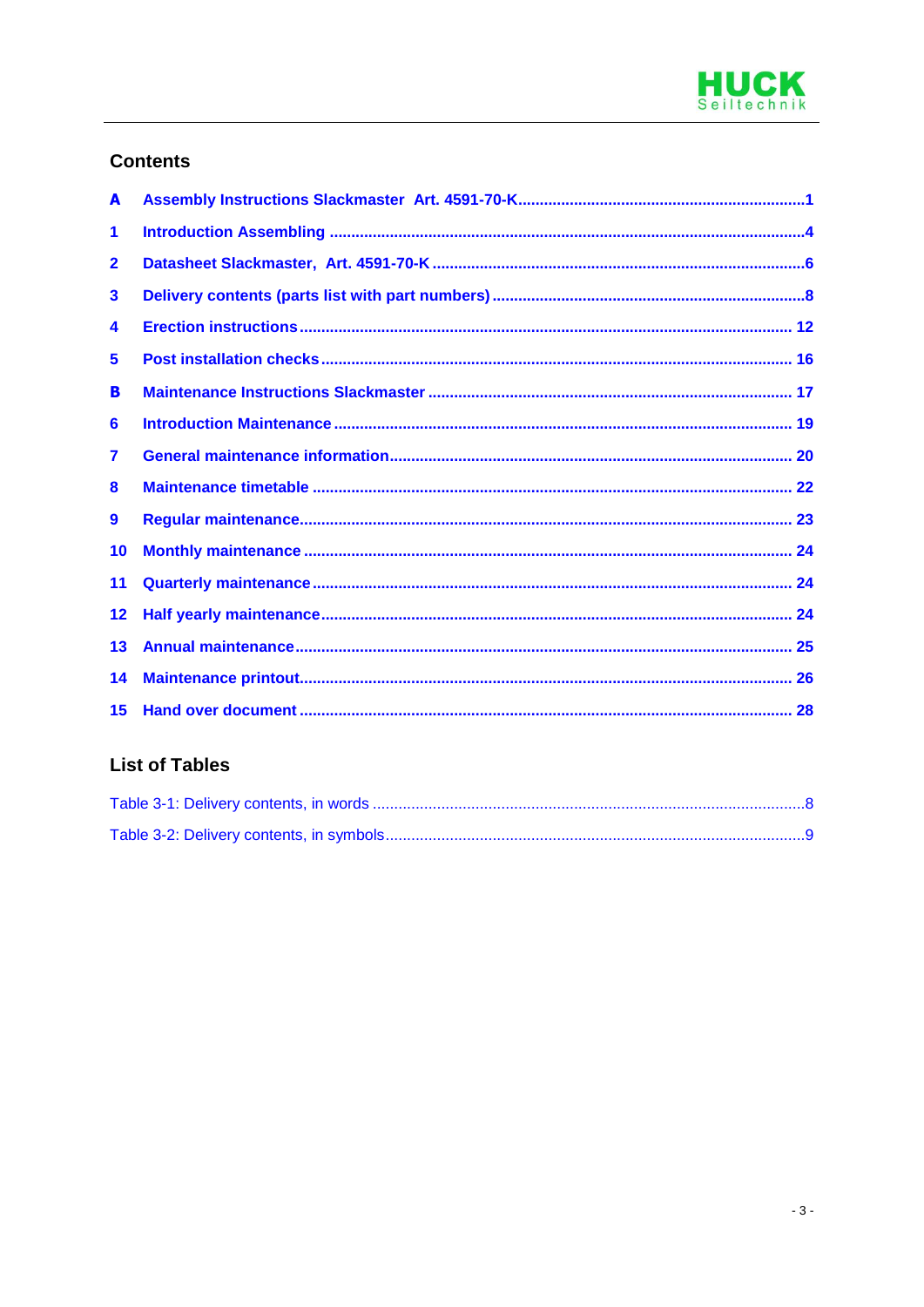

# **1 Introduction Assembling**

#### **1.1 General information**

This equipment should be installed, inspected, maintained and operated in accordance with EN1176-7 guidelines.

**Before installation work commences, please check that you have all of the equipment and fixation components in the parts list provided (see Tables 3-1 and 3-2).**

**Please consider that the installation has to be carried out only on even terrain (max.slope up to 3%).**

Any spare parts that may be required can be obtained directly from your supplier.

Please do not hesitate to call your supplier if you have any problems during installation or in case of any other questions.



Following installation, complete assembly instructions, maintenance instructions and a maintenance record must be sent to the operator who must confirm receipt in writing. See the last page of this document.



All nuts and bolts are hot-dip galvanised or stainless steel.

One of the characteristics of stainless steel is that uncontrolled cold welding may occur when the nuts are tightened. To prevent this, it is necessary to spray the nuts and bolts with Teflon spray or another similar

**We hereby confirm that this play equipment has been tested and certified in accordance with the play equipment standard EN 1176.**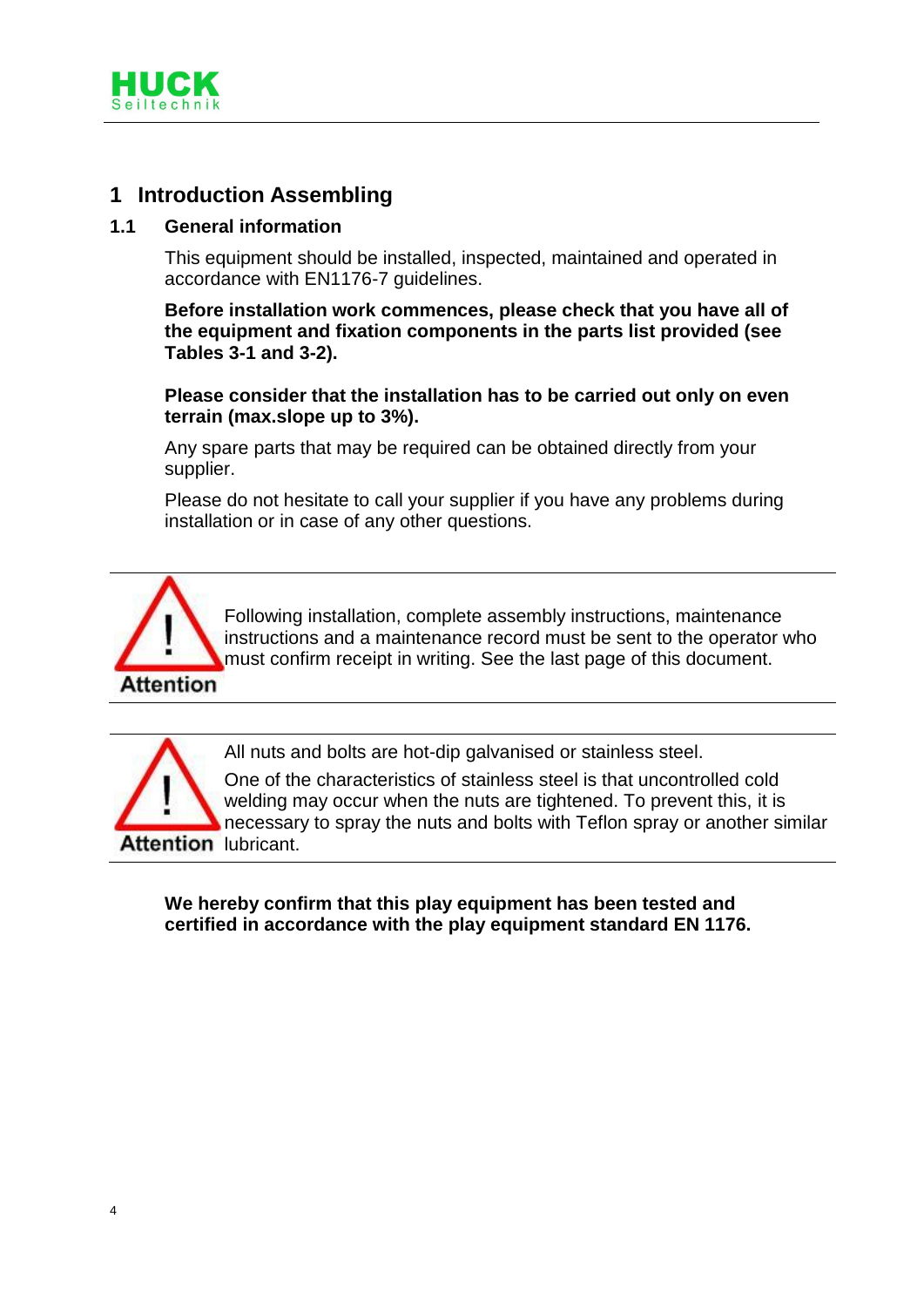

# **Drawings / Views**

All optical drawings are showing only the measurements/dimensions and are no mandatory technical views of the complete item.

We reserve the right to change technical details of our articles which are serving for the further development of our articles and are reasonable for the customer.

# **Measurement tolerances**

Because of the properties and characteristics of the components, minor measurement tolerances compared to the indication on the sketches are possible.

This concerns all shown measurements except the foundation measurements resp. measurements below upper edge ground level/play area.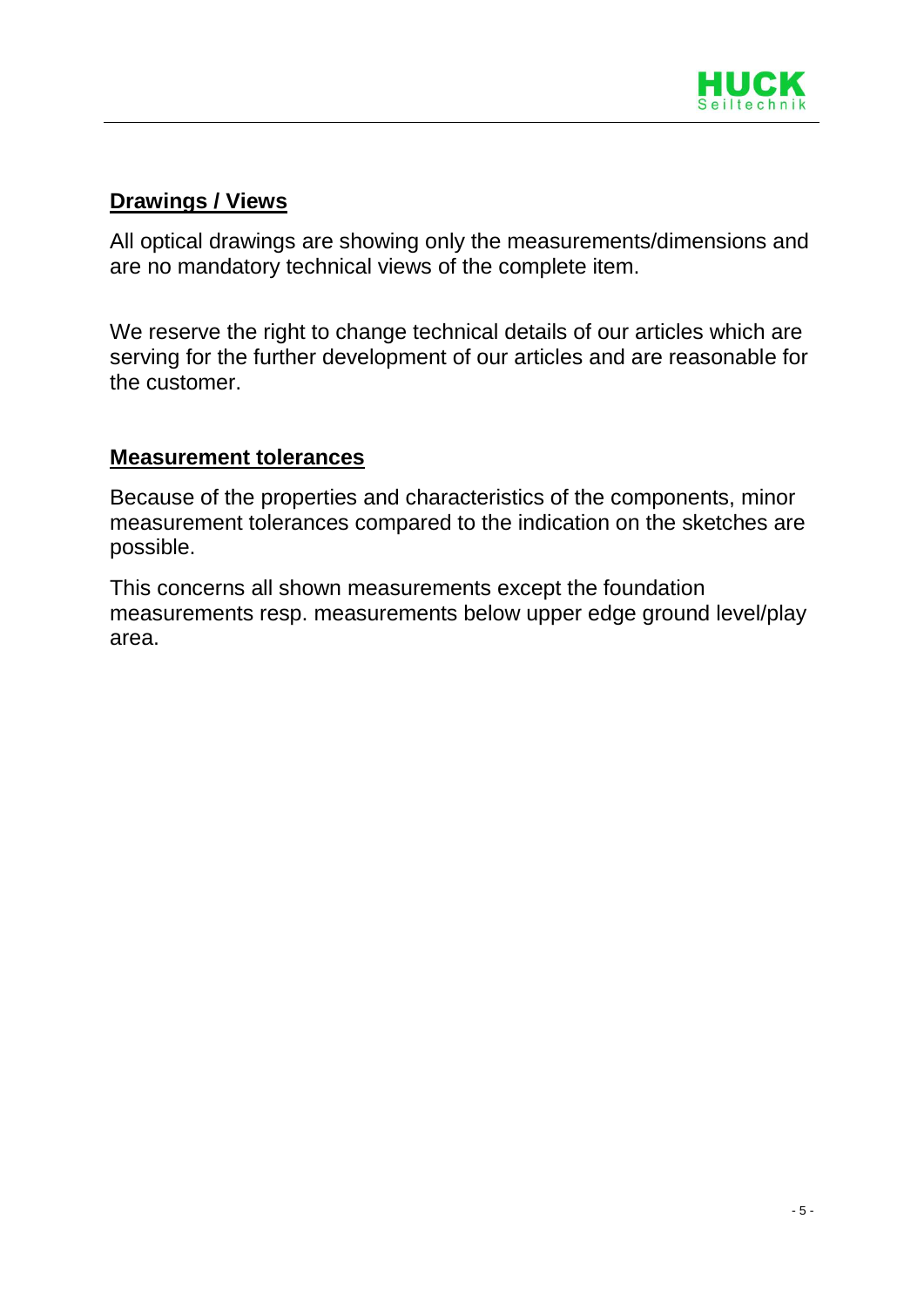

# **2 Datasheet Slackmaster, Art. 4591-70-K**

1. Space requirement: 3,55m x 4,10m including safety zone 6,10m x 6,50m, height of fall 0,40cm

**The Images (individual drawings) are not to scale !!**

2. Required safety surface:

| <b>Description</b><br><b>Surface material</b><br>mm |                                   | <b>Minimum</b><br>thickness of<br>layer<br>mm | <b>Maximum</b><br>height of fall<br>mm |
|-----------------------------------------------------|-----------------------------------|-----------------------------------------------|----------------------------------------|
| Topsoil grass                                       |                                   |                                               | $\le$ 1000*                            |
| Chipped bark                                        | $20 - 80$ grain size              | 300/400                                       | $\epsilon$ = 2000/3000                 |
| Wood chippings                                      | $5 - 30$ grain size               | 300/400                                       | $\leq$ 2000/3000                       |
| Sand                                                | $0.2 - 2$ grain size              | 300/400                                       | $\epsilon$ = 2000/3000                 |
| Gravel                                              | $2 - 8$ grain size                | 300/400                                       | $\leq$ 2000/3000                       |
| Other ground<br>materials                           | As recommended by<br>manufacturer |                                               |                                        |

- 3. Name and overall dimension of the largest component: Steel post (3 pieces) length 2,40m, ø 101,6 mm
- 4. Name and weight of the heaviest component: Steel post (1 pieces), approx. 18 kg
- 5. Intended age group: 4 years and over

#### 6. **Please note that this equipment is set in concrete.**

Concrete: C25/30 Required concrete: 1,0  $m<sup>3</sup>$ Foundations/area to be excavated: **3 x** 0,80 m long x 0.80 m wide, total depth 0,90 m including 10 cm drainage



**Round off foundation edges (min.R = 100 mm)! Sizes of fundations are "4-5" (natural ground).**

**Soil class 4: soft to medium plasticity, interleave bound, with minor portion of stone (portion < 30% with bigger diameter of 63 mm grain size).**

**Soil class 5 : ground with soil class 3 and 4 with big portion of stones (portion > 30% with bigger diameter of 63 mm grain size).**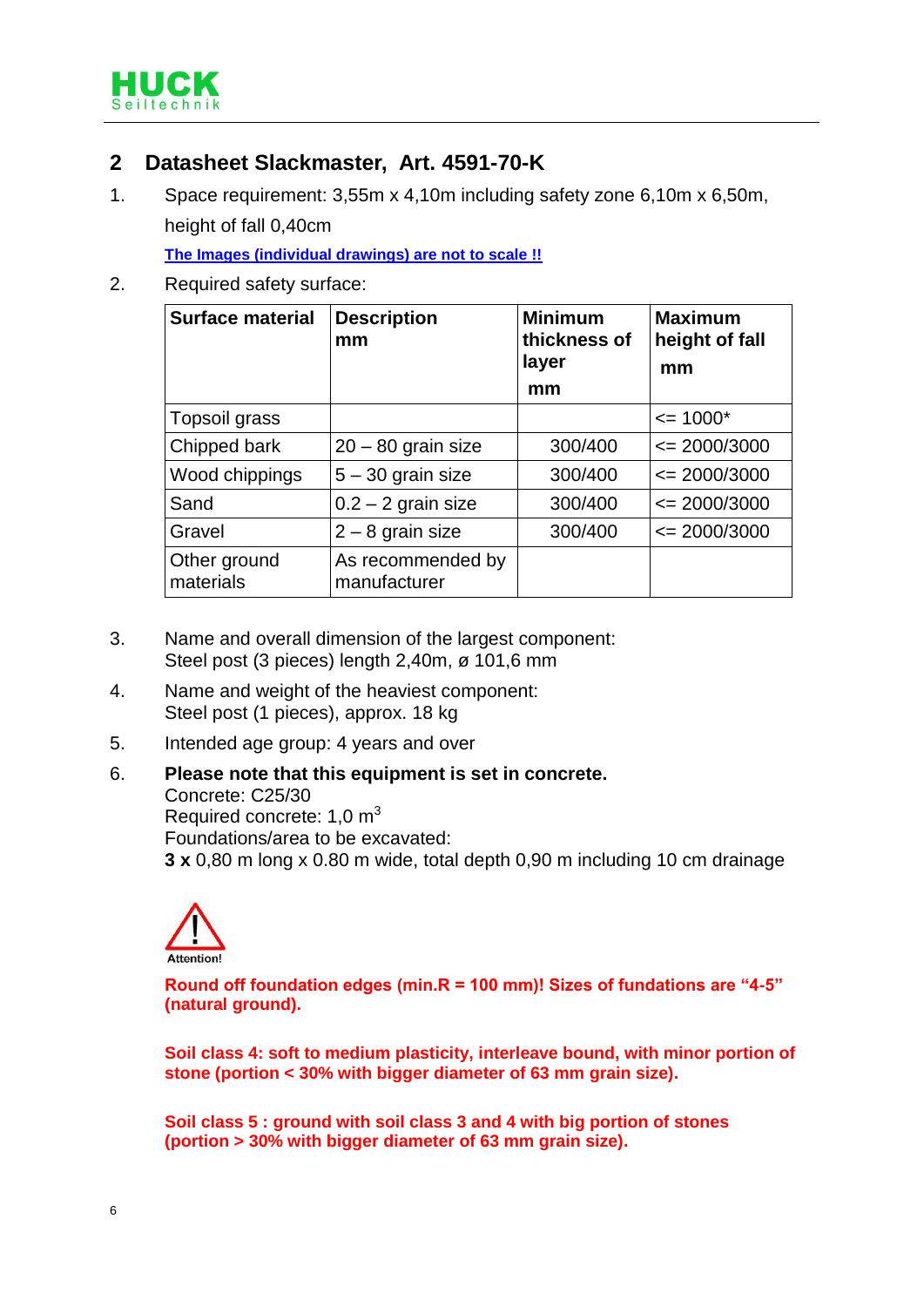

**In case of sandy and soft soils, the surface measure of foundations have to be enlarged for about 50%!**

- 7. Assembly time, once foundations completed: 45 minutes. Required assistants: 1 person.
- 8. Any spare parts which may be required can be obtained directly from your supplier.
- **9. We hereby confirm that this item of play equipment has been tested and certified in accordance with the play equipment standard EN 1176.**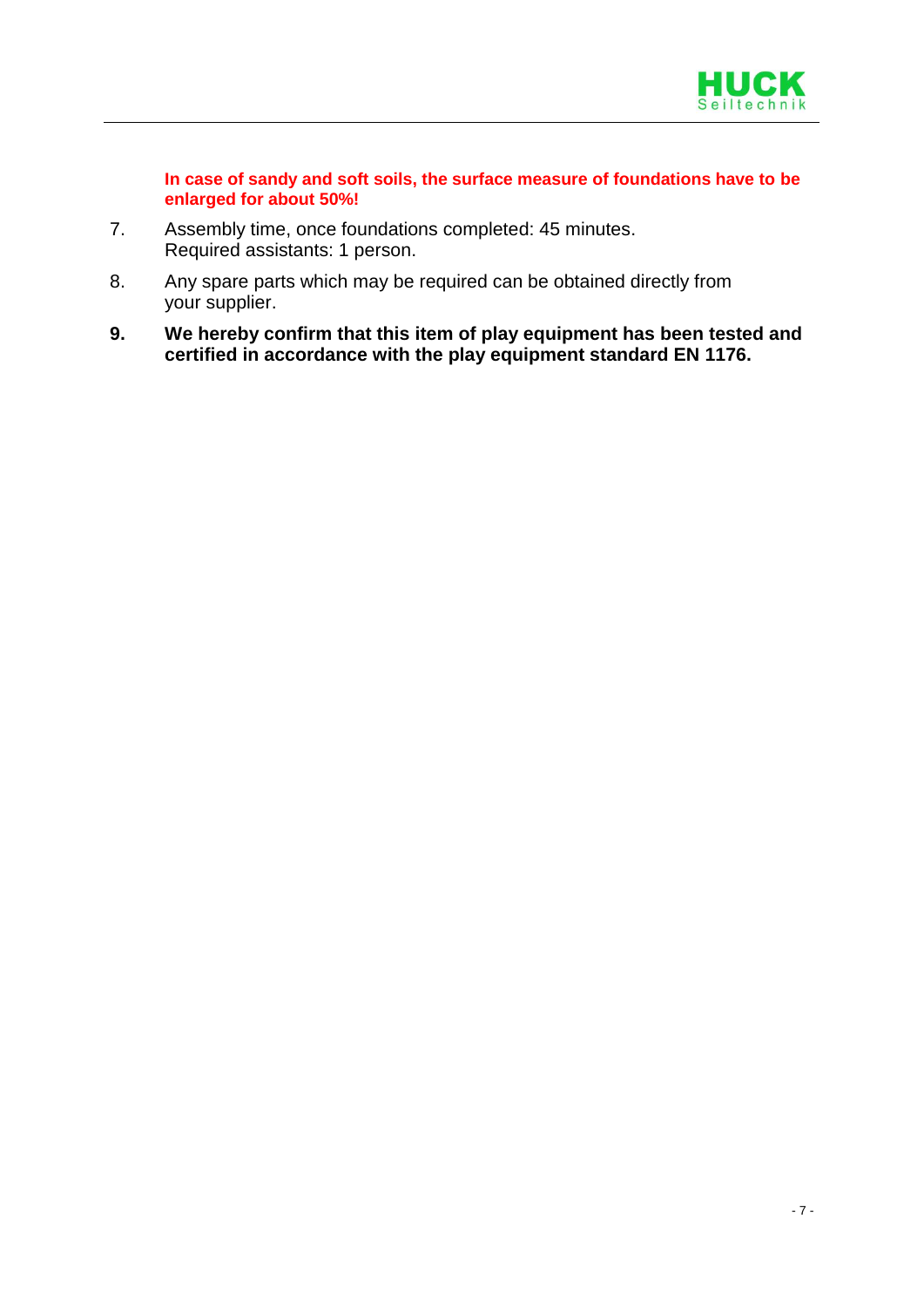

# **Delivery contents (parts list with part numbers)**

### **3.1 In words**

#### **Table 3-1: Delivery contents, in words**

| Pos.           | <b>Quantity</b> | Element /<br><b>Description</b> | <b>Size</b>           | 0.K. | <b>Missing</b> |
|----------------|-----------------|---------------------------------|-----------------------|------|----------------|
| 1              | 3               | Steel post                      | Ø 101,6 mmx 4,00 m    |      |                |
| $\mathbf{2}$   | 3               | Post caps                       |                       |      |                |
| 3              | 1               | Slackline                       |                       |      |                |
| 4              | $\overline{2}$  | <b>Balancing ropes</b>          |                       |      |                |
| 5              | 1               | Handrail rope                   |                       |      |                |
| 6              | 1               | Handrail rope                   |                       |      |                |
| $\overline{7}$ | 3               | Platform plates                 |                       |      |                |
| 100            | 11              | Post clamps                     |                       |      |                |
| 101            | $\overline{4}$  | Post clamp adapters             | Aluminium 70 x 50 x16 |      |                |
| 102            | 6               | <b>Nuts</b>                     | M10                   |      |                |
| 103            | 3               | Threaded bolt                   | M10 X 150mm           |      |                |
| 104            | 3               | Platform plate post clamp       | Pre-fitted            |      |                |
| 105            | 3               | Post clamps for ankering        |                       |      |                |
| 106            | 9               | Self drilling screws            | M10                   |      |                |
| 107            | 9               | Carriage bolts                  | M8 X35mm Pre-fitted   |      |                |
| 108            | 9               | Washers                         | For M8 Pre-fitted     |      |                |
| 109            | 9               | Acorn nuts                      | M8 Pre-fitted         |      |                |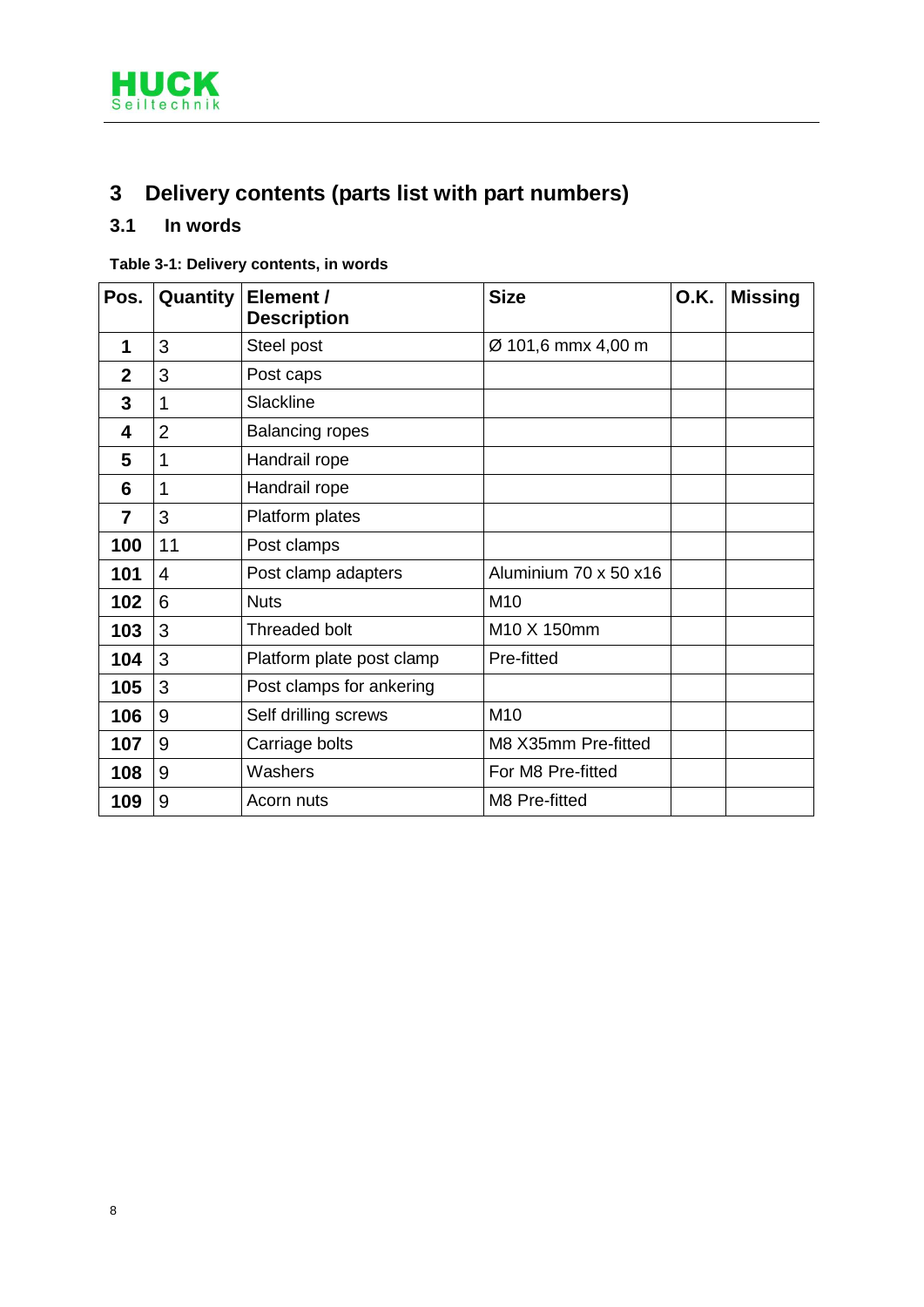

## **3.2 In symbols**

# **Table 3-2: Delivery contents, in symbols**

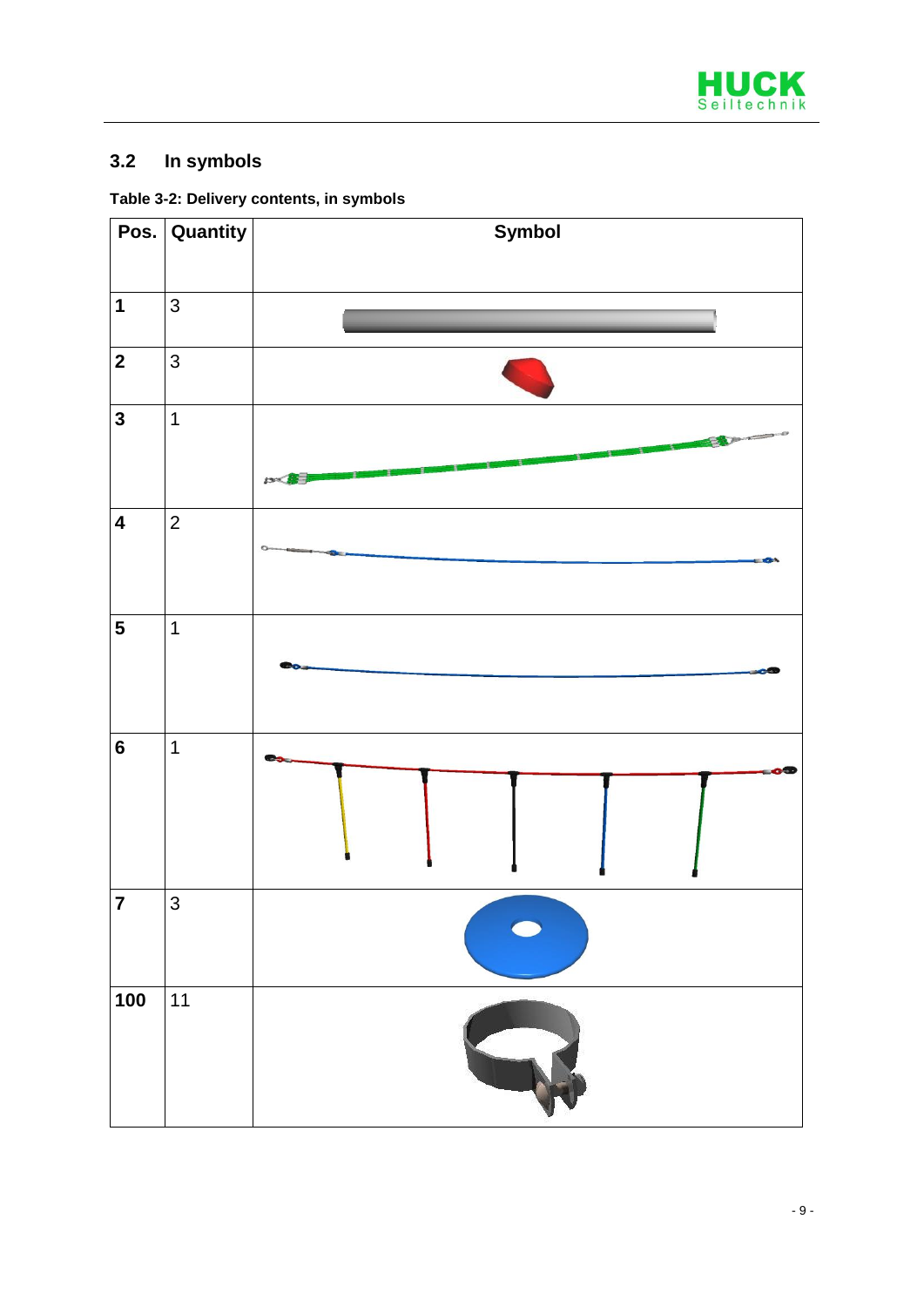

| Pos. | Quantity         | Symbol |
|------|------------------|--------|
|      |                  |        |
| 101  | $\overline{4}$   |        |
| 102  | $\,6\,$          |        |
| 103  | $\mathfrak{S}$   |        |
| 104  | 3                |        |
| 105  | $\mathbf{3}$     |        |
| 106  | $\boldsymbol{9}$ |        |
| 107  | $\overline{9}$   |        |
| 108  | $\boldsymbol{9}$ |        |
| 109  | $\boldsymbol{9}$ |        |
| 110  | $0.5$ ltr.       |        |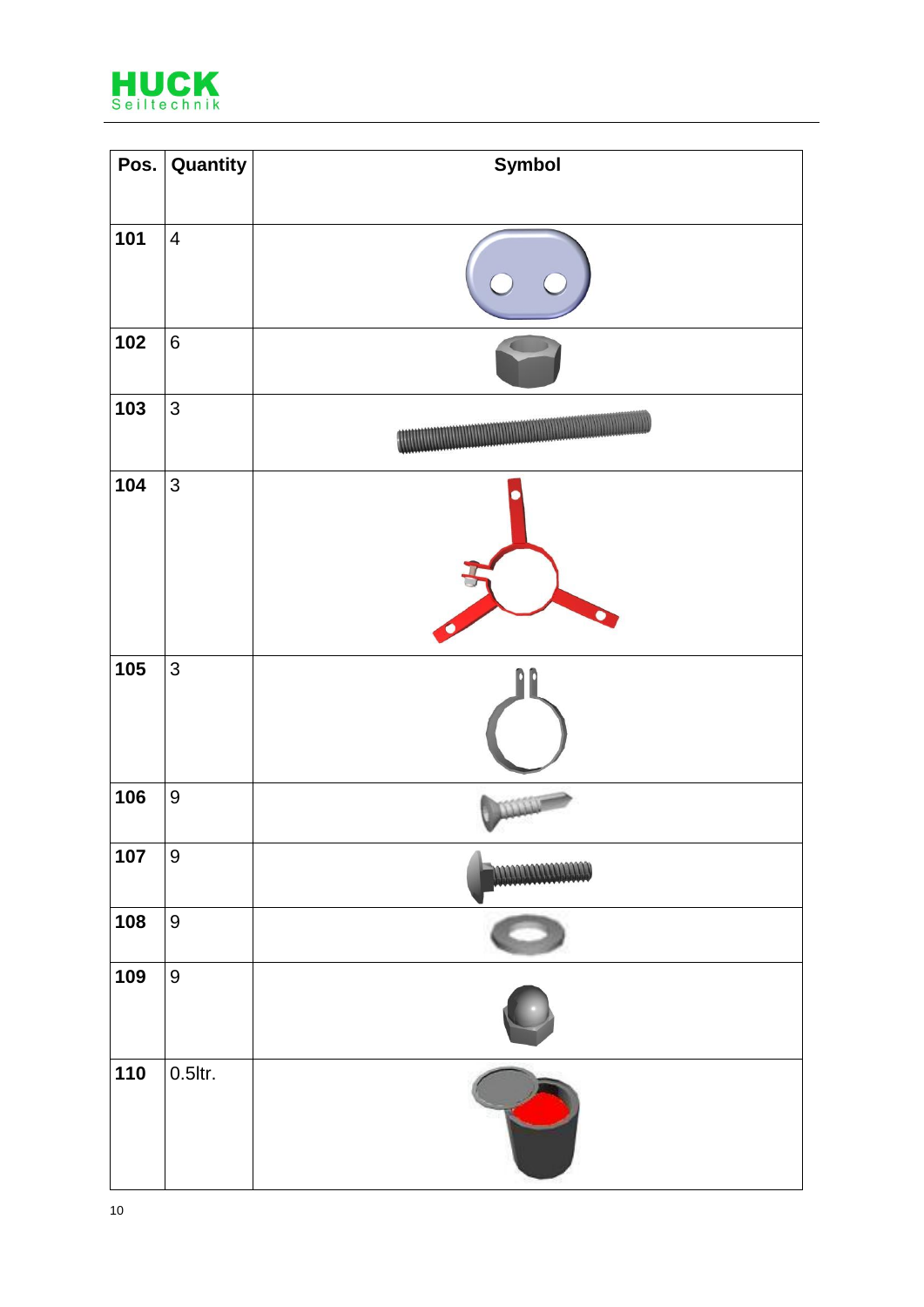

# Loctite-Thread locking adhesive!



Glue all screws, nuts and sleeves with loctite. (not less than 5 drops !)(except for Nyloc nuts)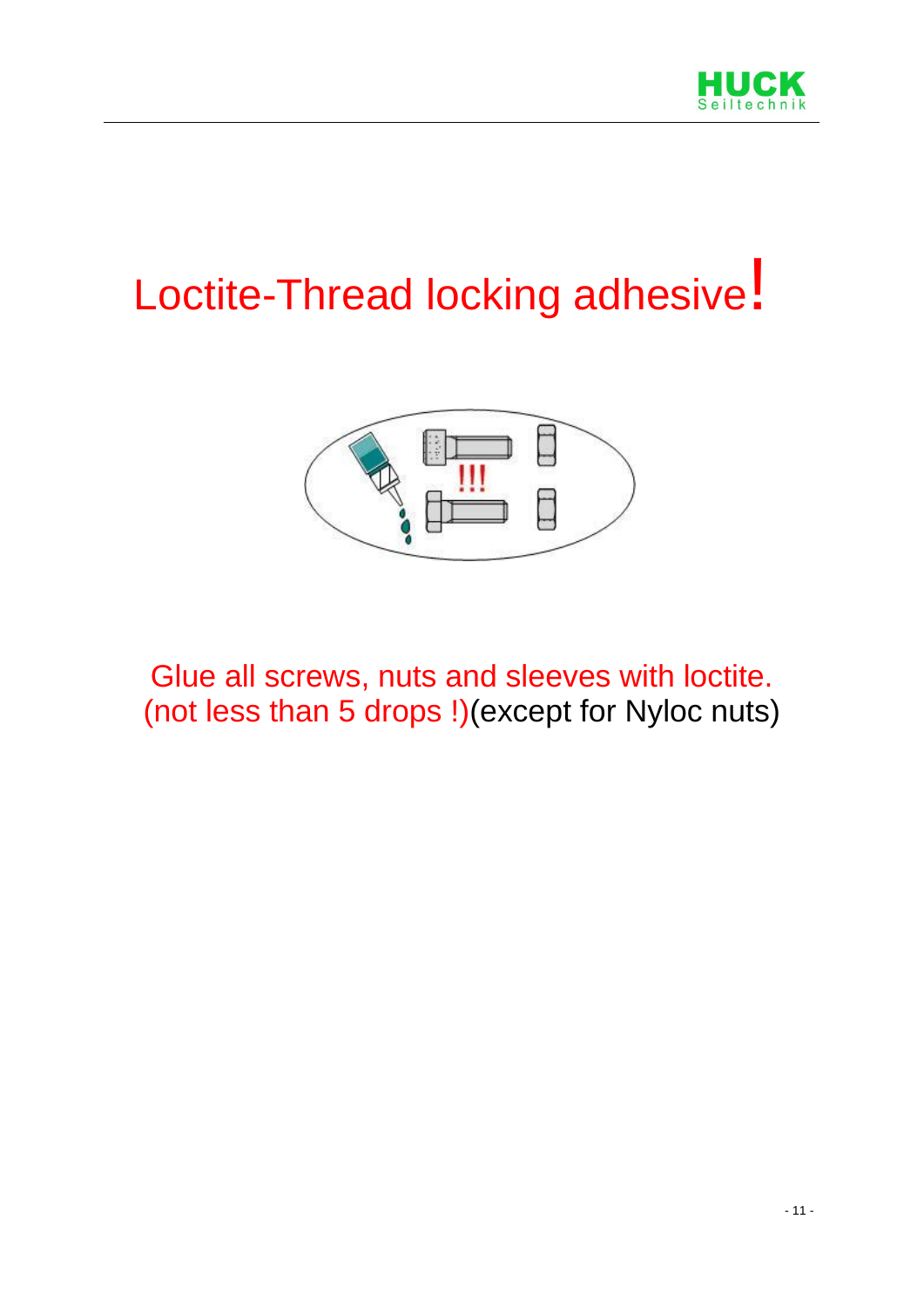

# **Erection instructions**

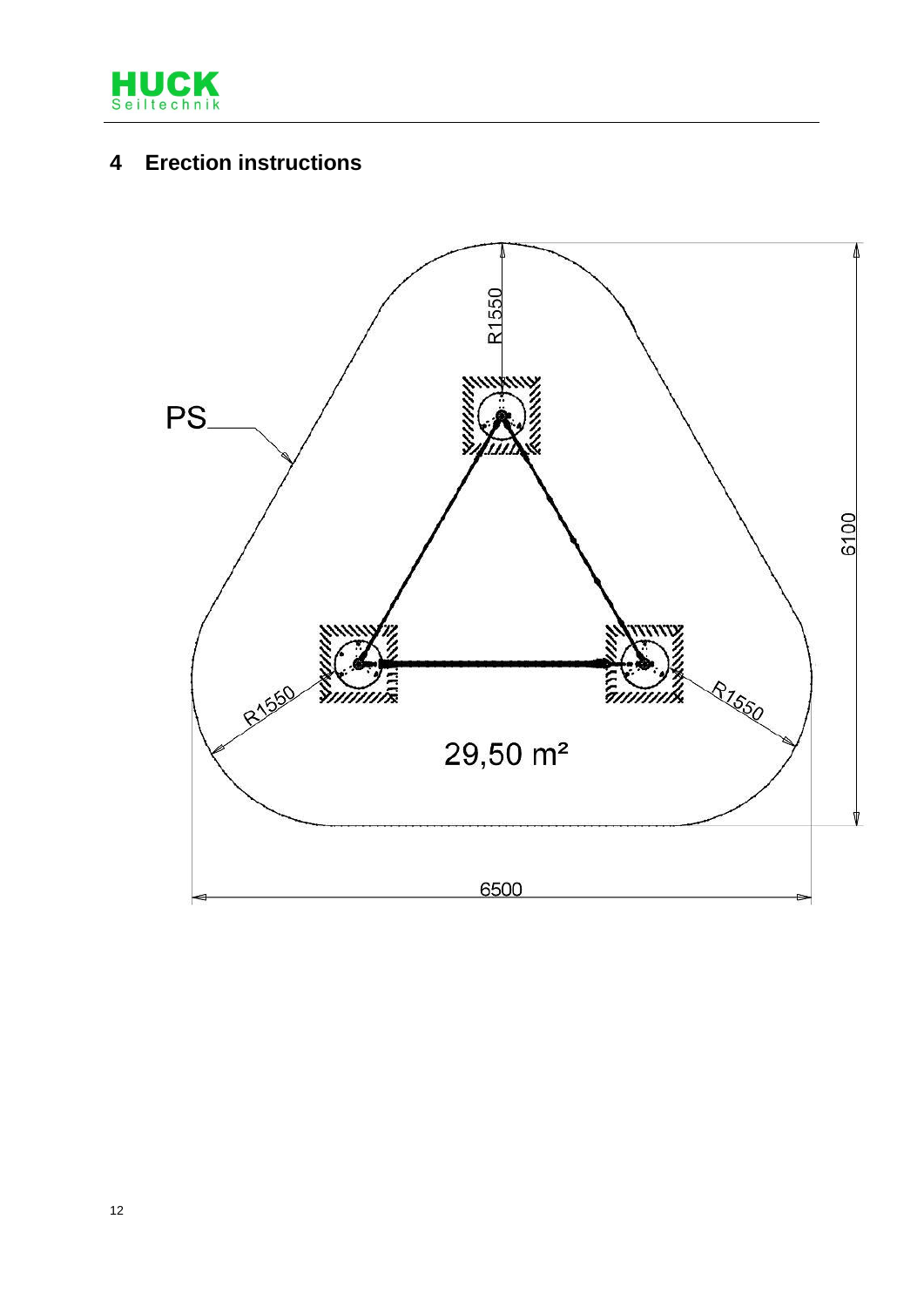

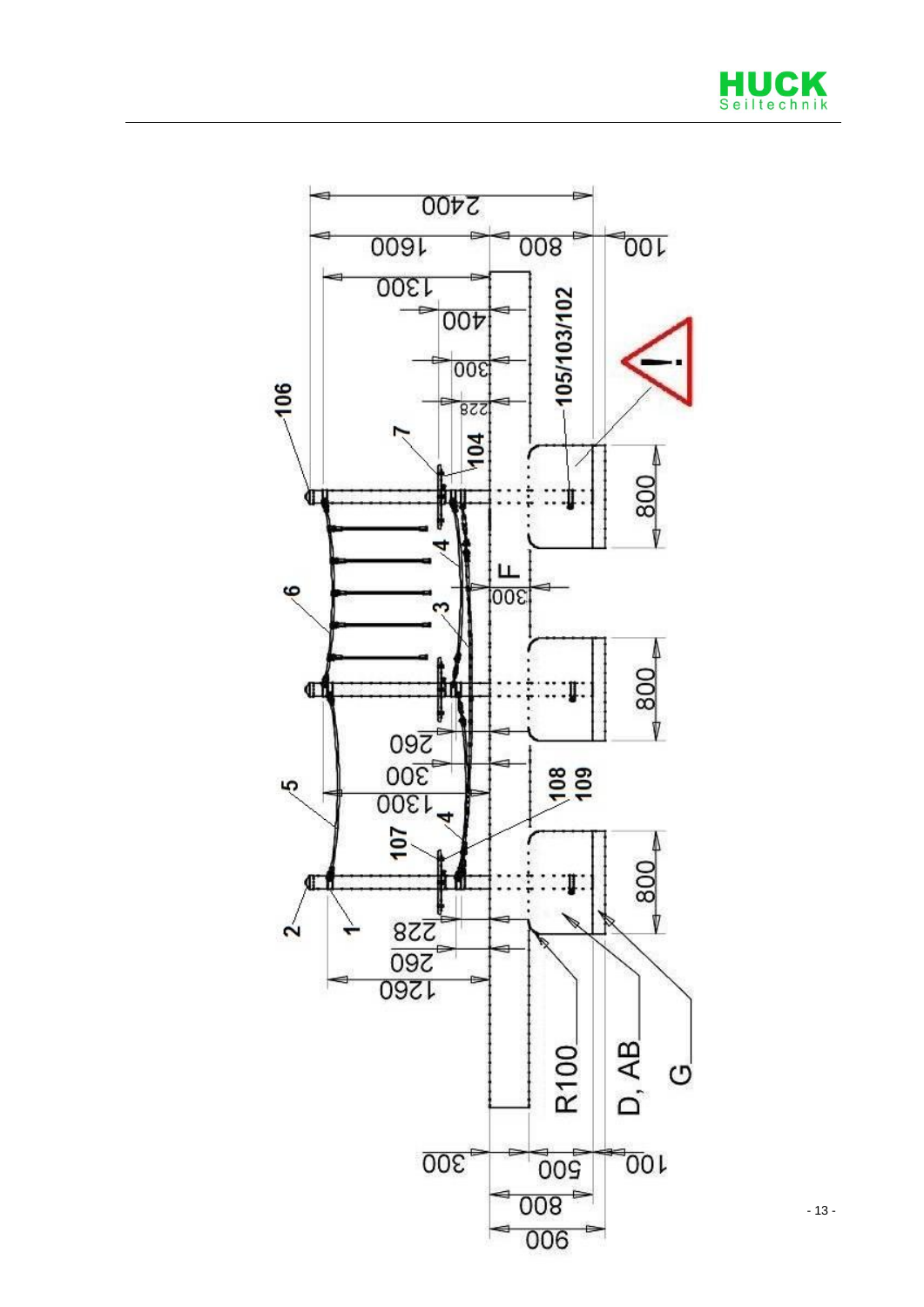

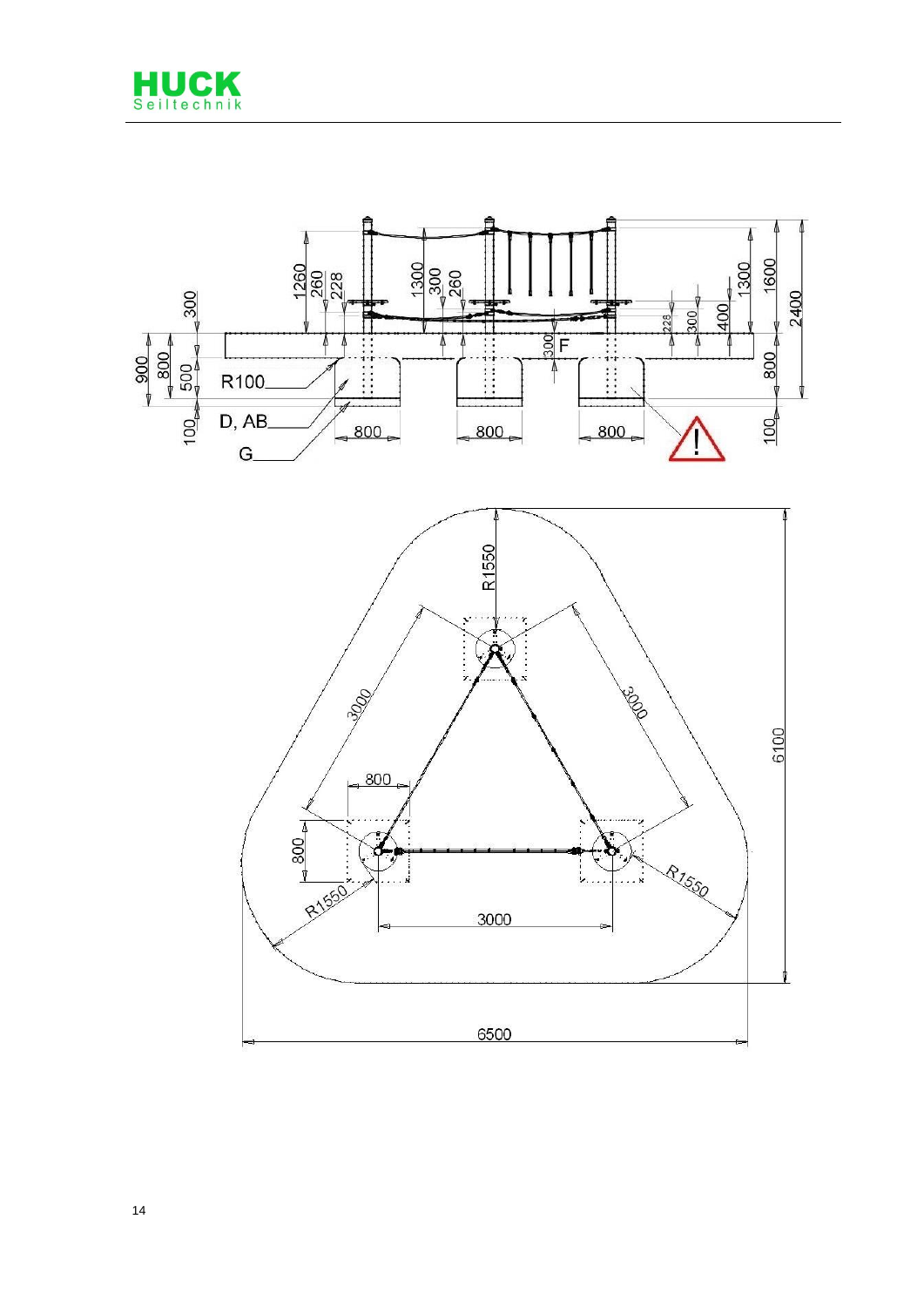

|            | <b>Abreviations for Slackmaster</b>                                                                                                                                                                                                                                                                                                                                                                                                                                                                                                            |  |  |  |
|------------|------------------------------------------------------------------------------------------------------------------------------------------------------------------------------------------------------------------------------------------------------------------------------------------------------------------------------------------------------------------------------------------------------------------------------------------------------------------------------------------------------------------------------------------------|--|--|--|
| AB         | Setting time at least 7-8 days                                                                                                                                                                                                                                                                                                                                                                                                                                                                                                                 |  |  |  |
| D          | Concrete C25/30 (for foundations)                                                                                                                                                                                                                                                                                                                                                                                                                                                                                                              |  |  |  |
| R          | Radius                                                                                                                                                                                                                                                                                                                                                                                                                                                                                                                                         |  |  |  |
| G          | Drainage                                                                                                                                                                                                                                                                                                                                                                                                                                                                                                                                       |  |  |  |
| <b>ML</b>  | Post length above ground level                                                                                                                                                                                                                                                                                                                                                                                                                                                                                                                 |  |  |  |
| F          | <b>Fall protection</b>                                                                                                                                                                                                                                                                                                                                                                                                                                                                                                                         |  |  |  |
| O.K        | Upper edge of playing level                                                                                                                                                                                                                                                                                                                                                                                                                                                                                                                    |  |  |  |
| <b>PS</b>  | Safety area                                                                                                                                                                                                                                                                                                                                                                                                                                                                                                                                    |  |  |  |
| VO         | Pre-fitted                                                                                                                                                                                                                                                                                                                                                                                                                                                                                                                                     |  |  |  |
|            |                                                                                                                                                                                                                                                                                                                                                                                                                                                                                                                                                |  |  |  |
| Attention! | Round off foundation edges (min.R = 100 mm)! Sizes of<br>fundations are designed for soils class "4-5" (natural<br>ground).<br>Soil class 4: soft to medium plasticity, interleave bound,<br>with minor portion of stone (portion < 30% with bigger<br>diameter of 63 mm grain size).<br>Soil class 5 : ground with soil class 3 and 4 with big<br>portion of stones (portion > 30% with bigger diameter of<br>63 mm grain size).<br>In case of sandy and soft soils, the surface measure of<br>foundations have to be enlarged for about 50%! |  |  |  |

**See drawings for details of shortcuts**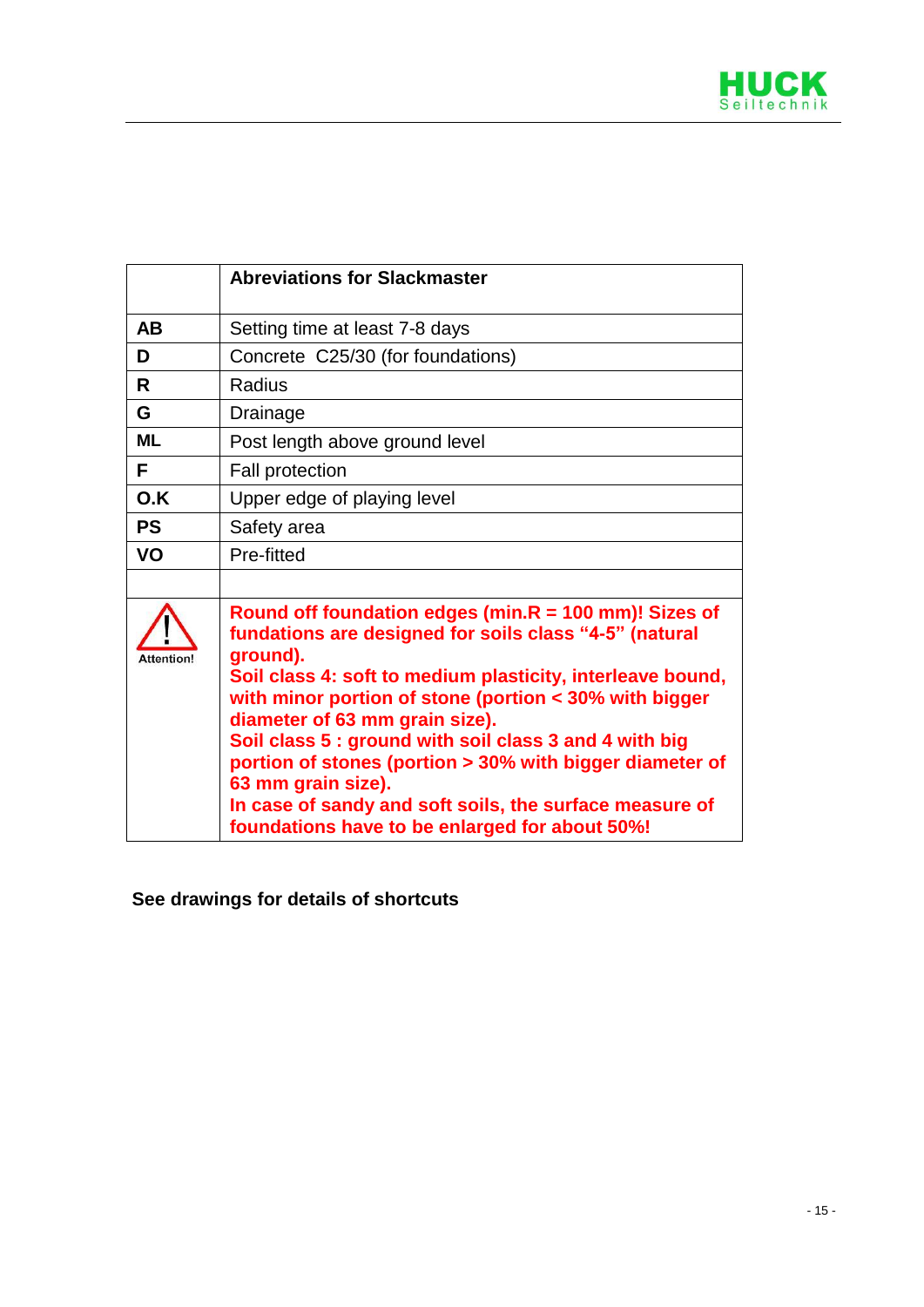

# **5 Post installation checks**



If the equipment has not been installed safely, you must ensure that the public is prevented from using it.

#### **5.1 Marking filler depth**

• Labelling the posts to show the depth of material provided as fall protection (i.e. loose filler).

#### **5.2 The equipment has not been installed safely in the following cases:**

- Installation of equipment is not complete.
- The protective surface has not been installed yet.
- Appropriate maintenance work cannot guarantee operational safety.

#### **5.3 Removal of all assembly aids**

• Please make sure that all assembly aids have been removed from the playing area. The equipment must not be approved for use until this check has been carried out.

#### **5.4 Information about inspection of the equipment before it is used for the first time**

• There are no special inspection requirements to be met before the equipment is used for the first time.

#### **5.5 Retighten bolts**

• After one week of play, please retighten all bolts again. Later upon respective maintenance.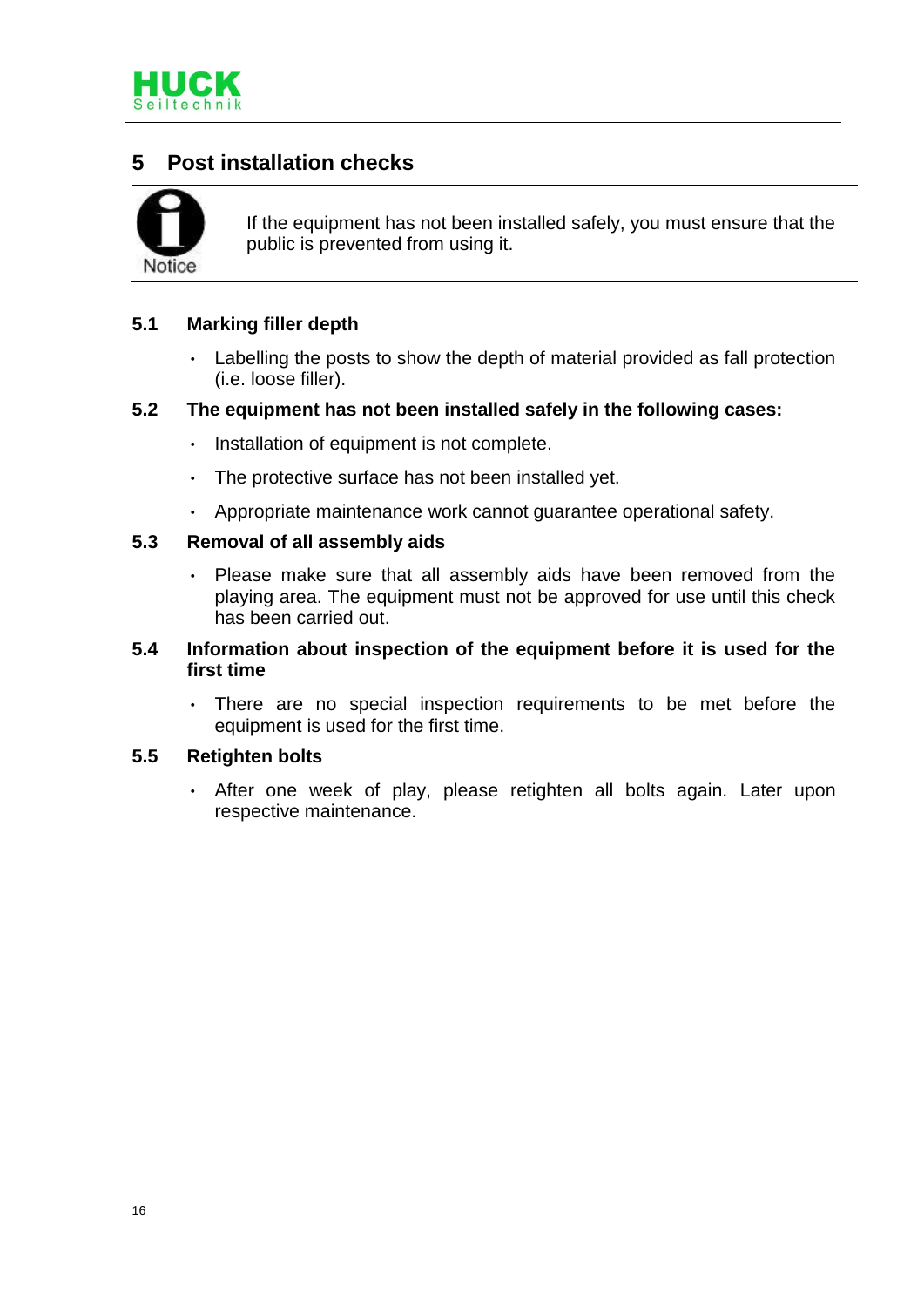

# **B Maintenance Instructions Slackmaster Art.4591-70-K**

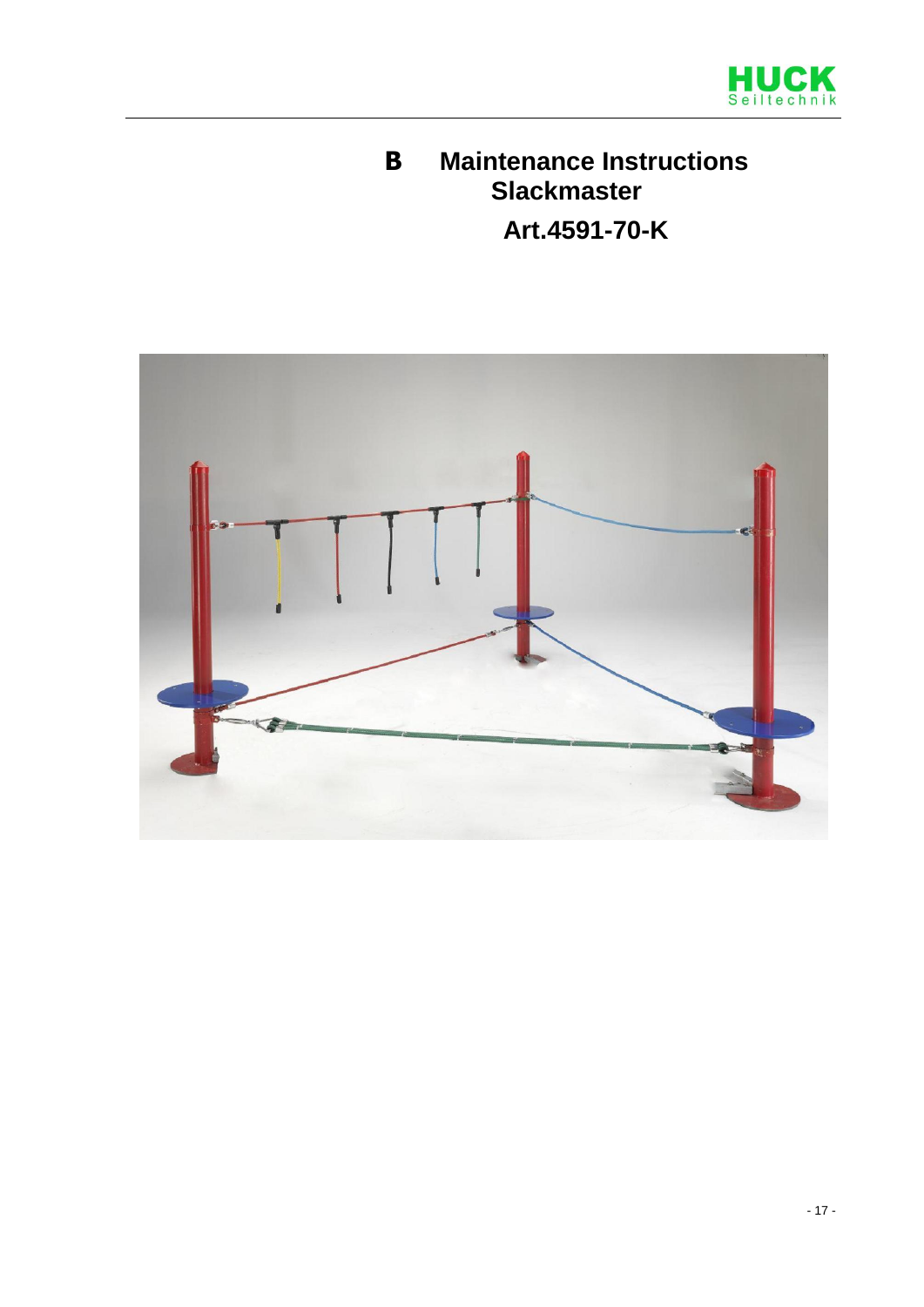

**Revision history** Revision 0 – 2013-08-26 The first allowed version Maiantanance instructions All rights reserved © Copyright 2013 Huck Seiltechnik GmbH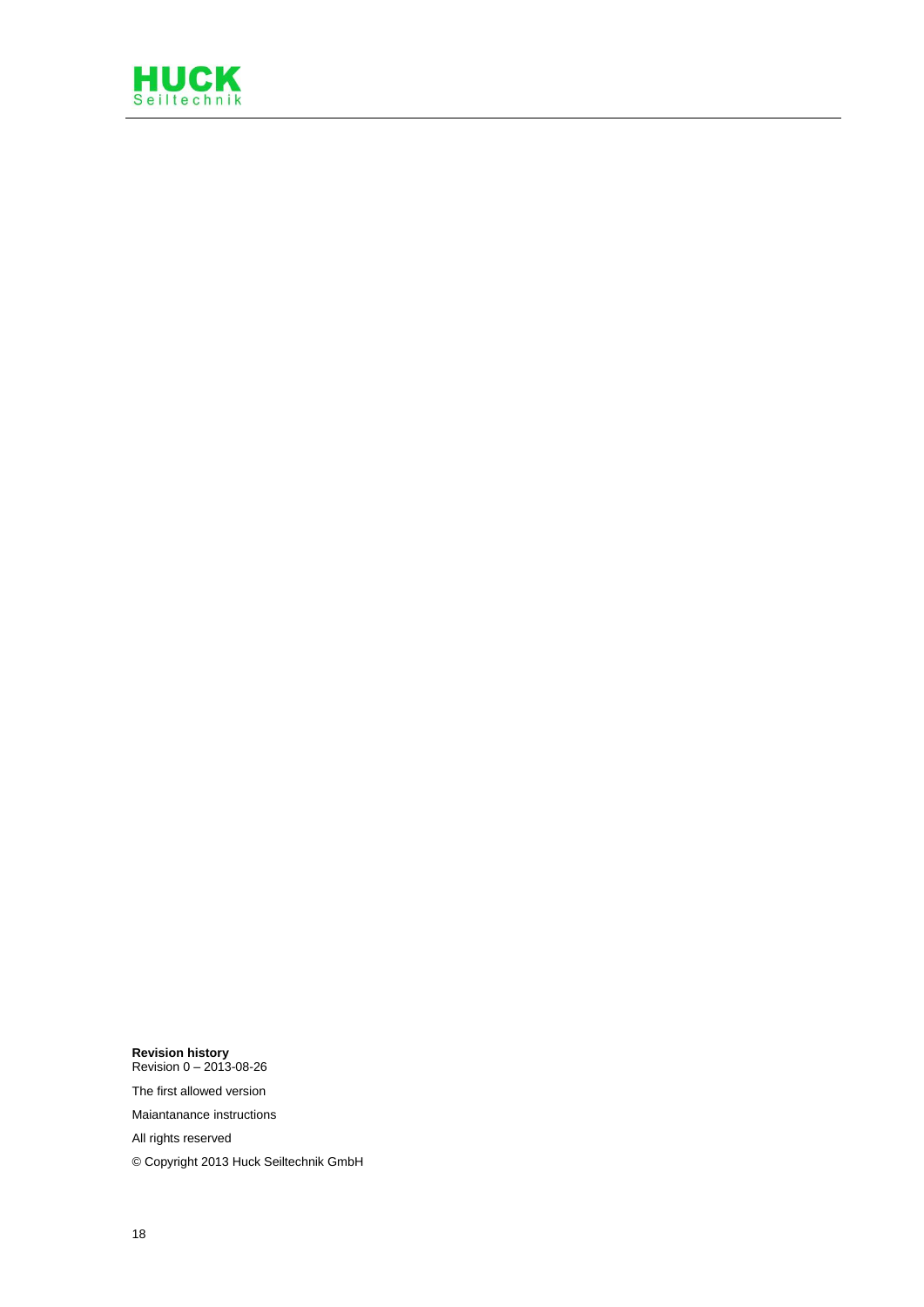

# **6 Introduction Maintenance**

#### **6.1 General informations**

This equipment should be installed, inspected, maintained and operated in accordance with EN 1176 guidelines.



**Please note:** Providing any necessary repairs are carried out, a piece of play equipment that is inspected regularly cannot become so damaged that it is dangerous.

Any spare parts which may be required can be obtained directly from your supplier.



This equipment should only be assembled, maintained and repaired by **persons with the necessary expertise**.

**A copy of the inspection record should be given to the operator, who must confirm receipt.**

**This maintenance instruction is based on the standard "EN 1176".**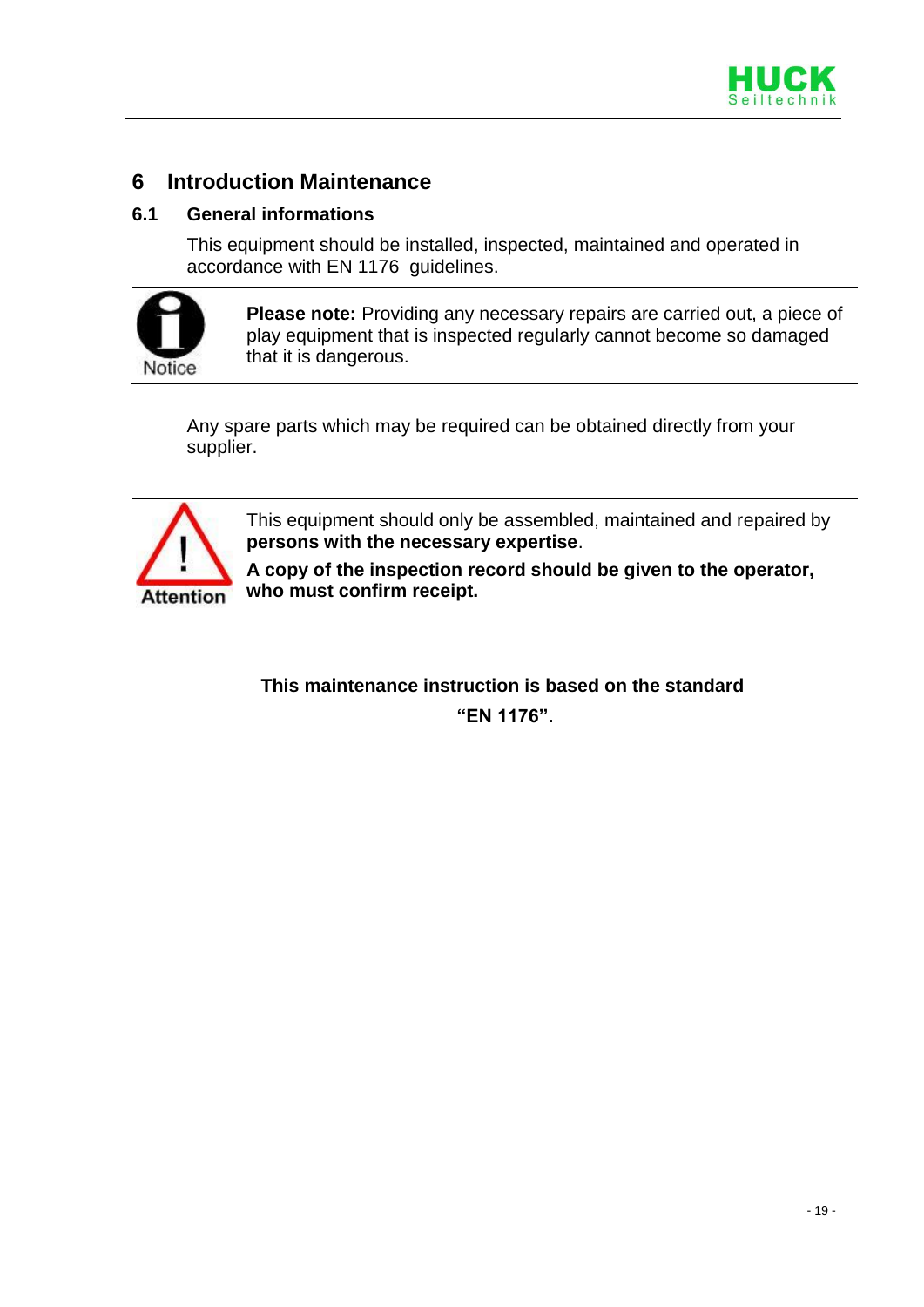

# **7 General maintenance information**

#### **7.1 Maintenance intervals**

Maintenance intervals are based on average use. Please note that more frequent inspections and/or maintenance are required if the play equipment is subject to intensive use.

#### **7.2 Inspection frequency**

The frequency of inspections must be based on actual use. Factors that affect frequency include vandalism, location (e.g. coastal proximity), air pollution and the age of the equipment.

#### **7.3 Maintenance products and procedures**

All nuts and bolts are hot-dip galvanised or stainless steel. One of the characteristics of stainless steel is that uncontrolled cold welding may occur when the nuts are tightened. To prevent this, it is necessary to spray the nuts and bolts with Teflon spray or another similar lubricant.

#### **7.4 Spare parts**

All spare parts must conform to the manufacturer's specifications.

#### **7.5 Identifying spare parts**

All spare parts are listed in the parts list. The parts list follows the installation requirements.

#### **7.6 Special instructions for the disposal of individual equipment components**

No special instructions are necessary.

#### **7.7 Special measures during the break-in period**

No later than 2 weeks after assembly, all screwed connections should be checked and tightened if necessary.

#### **7.8 Maintenance of protective surfaces**

Surfaces providing fall protection must also be maintained regularly. It is particularly important to maintain the correct level of loose surface material and add more if necessary.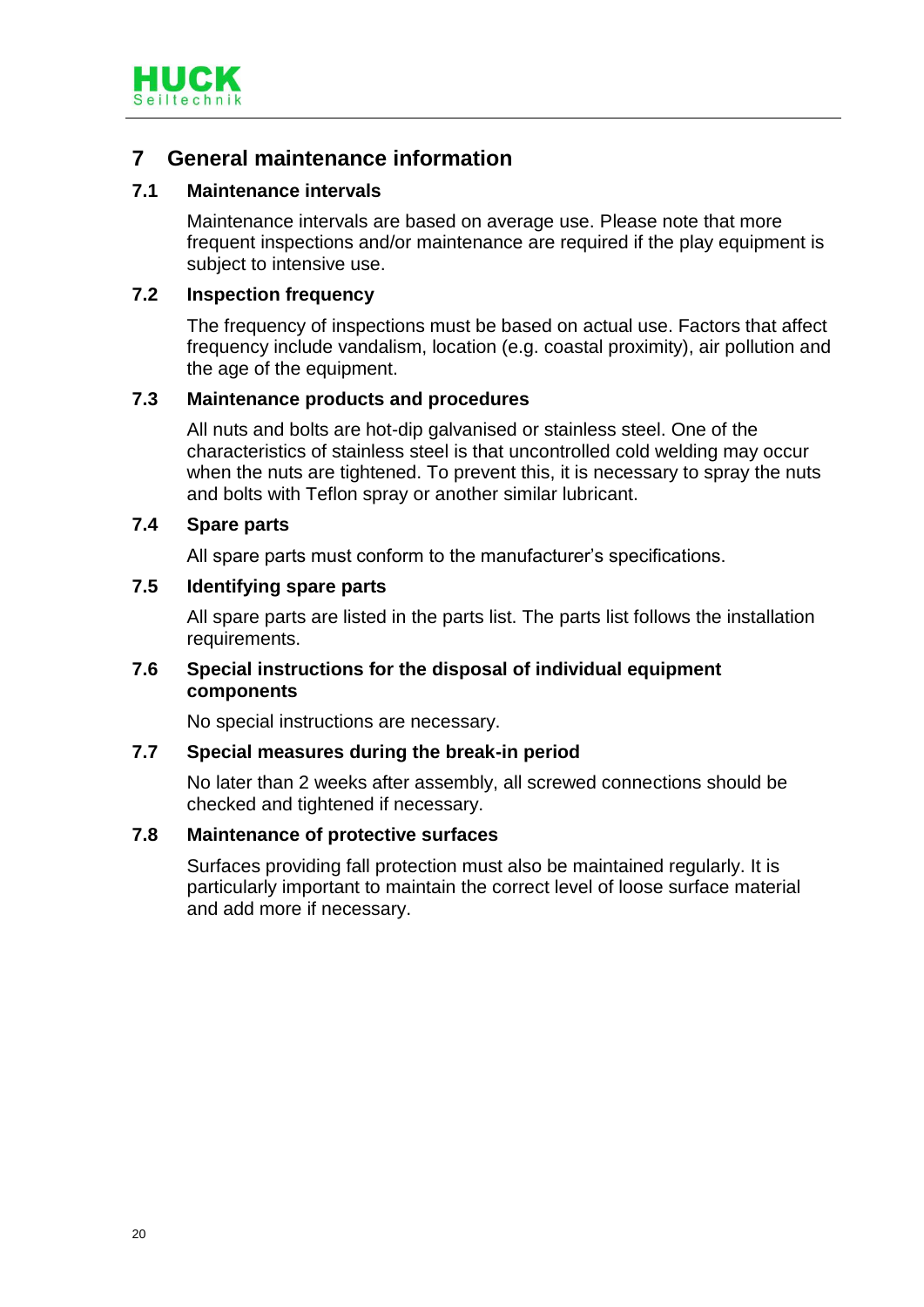

#### **7.9 Faults**



Damages must be repaired as soon as they are detected. If serious defects that affect the safetyness cannot be repaired straight away, the playground item must be blocked with immediate effect.

#### **7.10 Loose screws**



Loose screws always cause quality problems and put safety at risk. Therefore, loose screws should always be tightened and checks carried out to ensure that there are no missing screws.

#### **7.11 Preventing equipment use**

Use of the equipment should be prevented in the event of incomplete installation, disassembly, maintenance, repairs and faults.

#### **7.12 Claims/liability for faults (steel poles)**

Steel posts and footings are covered by our guarantee if refular maintenance is carried out and recorded in writing.

Our general terms and conditions apply. Maintenance of steel poles first takes

 place after 3 years. The steel posts must be excavated down to the concrete foundations and checked for corrosion.

Zinc paint should be applied to any corroded areas and scratches.

 Check ropes for abrasion, replace ropes where coating is damaged down the Steel inlet.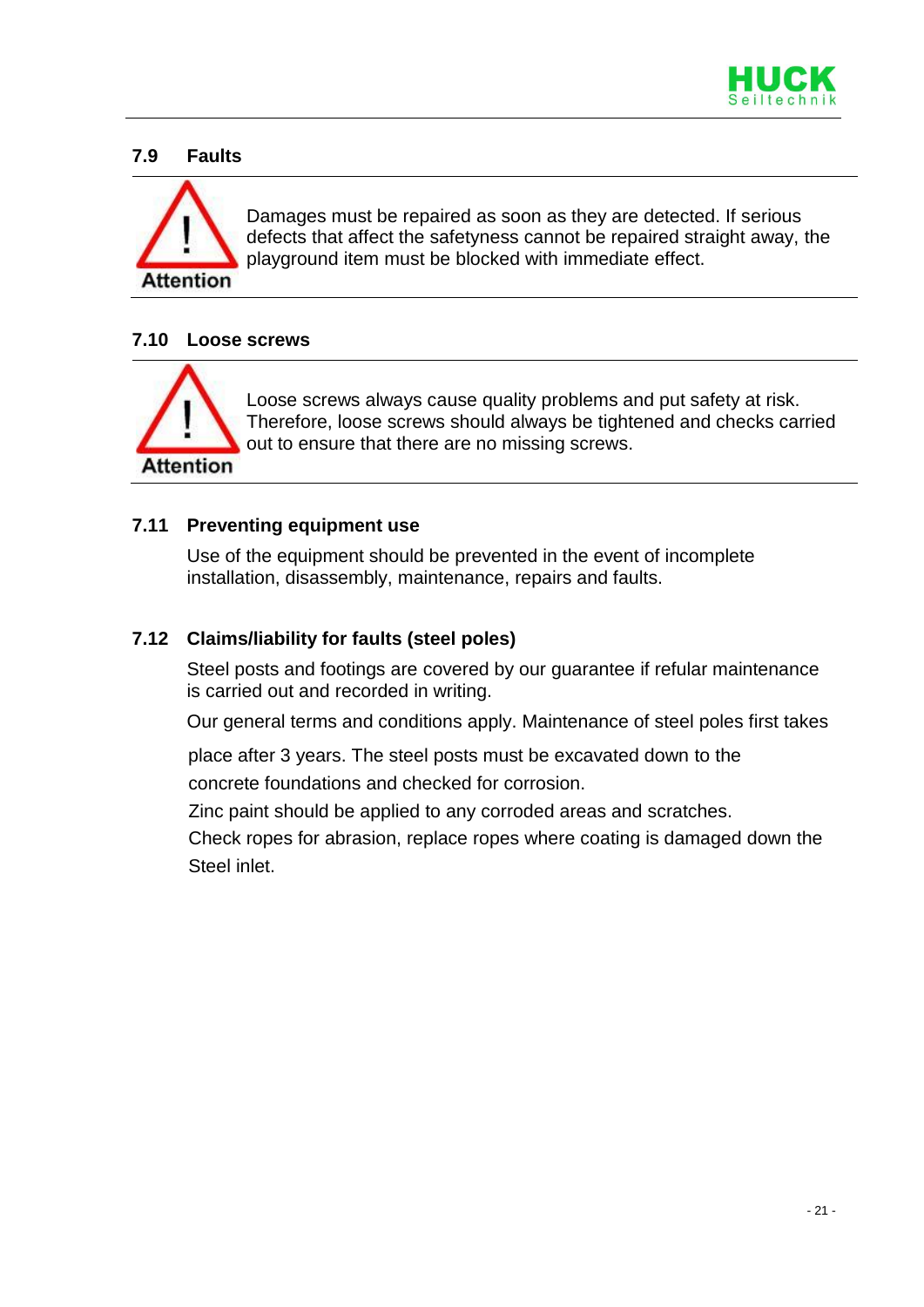

# **8 Maintenance timetable**

#### **8.1 Special advices**

#### **8.1.1 Maintenance interval**

We strongly advise you to carry out inspections and maintenance work within the specified periods as use of the equipment, the weather and malicious vandalism cause wear and tear that compromises the safety and function of the equipment.

#### **8.1.2 Maintenance intervals in the event of intensive use**

Please note that more frequent inspections and/or maintenance are required if the play equipment is subject to intensive use.

#### **8.1.3 Faults that compromise safety**



In the event of a fault that compromises safety, quick action must be taken. This may involve repairing it immediately or shutting down and dismantling the equipment.

#### **8.1.4 Faults that compromise function**



Faults that compromise function should also be repaired immediately. Such faults lower the value of the equipment to the user and encourage malicious vandalism, which may render the equipment less safe. Any damage should also be repaired immediately.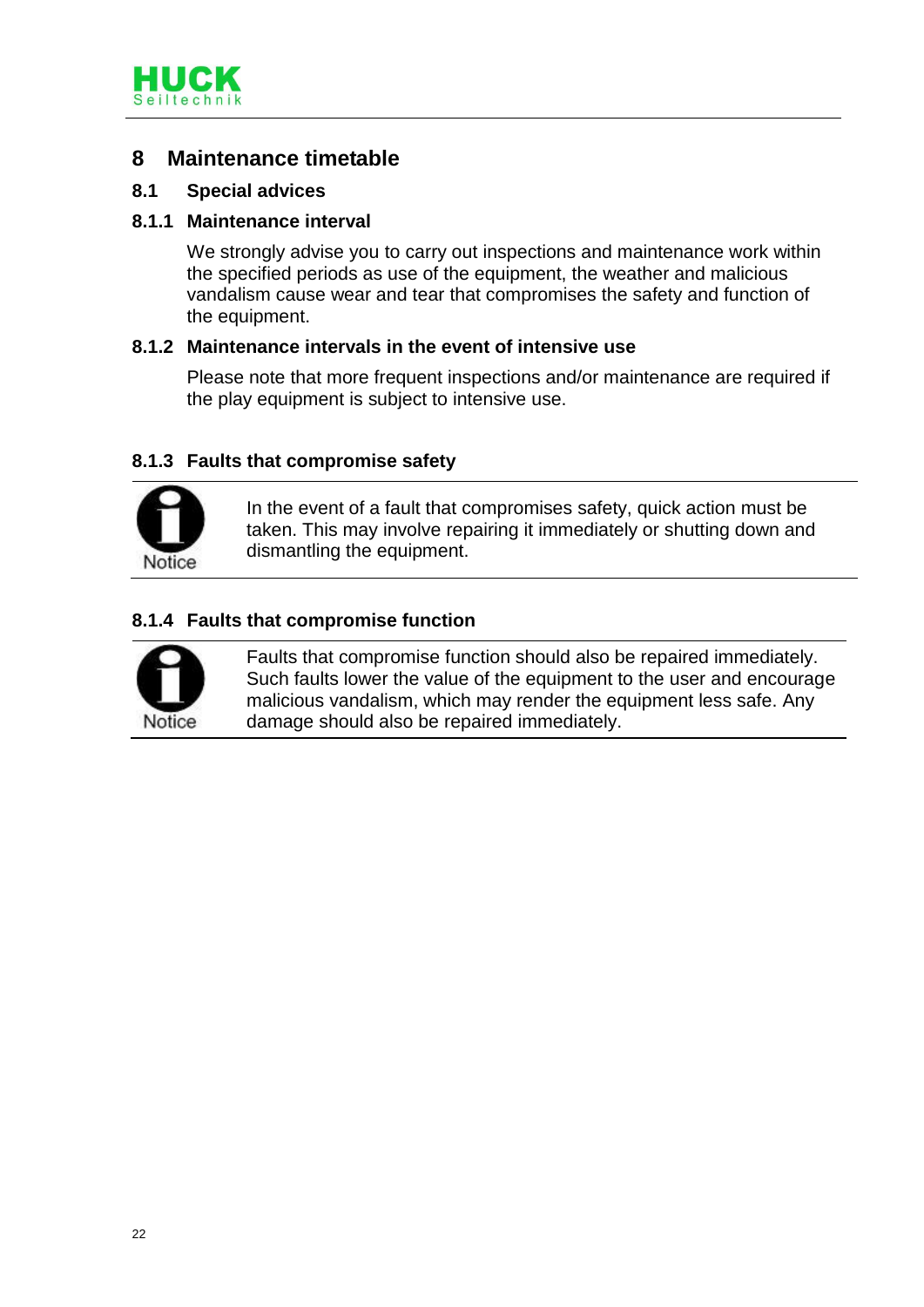

# **9 Regular maintenance**

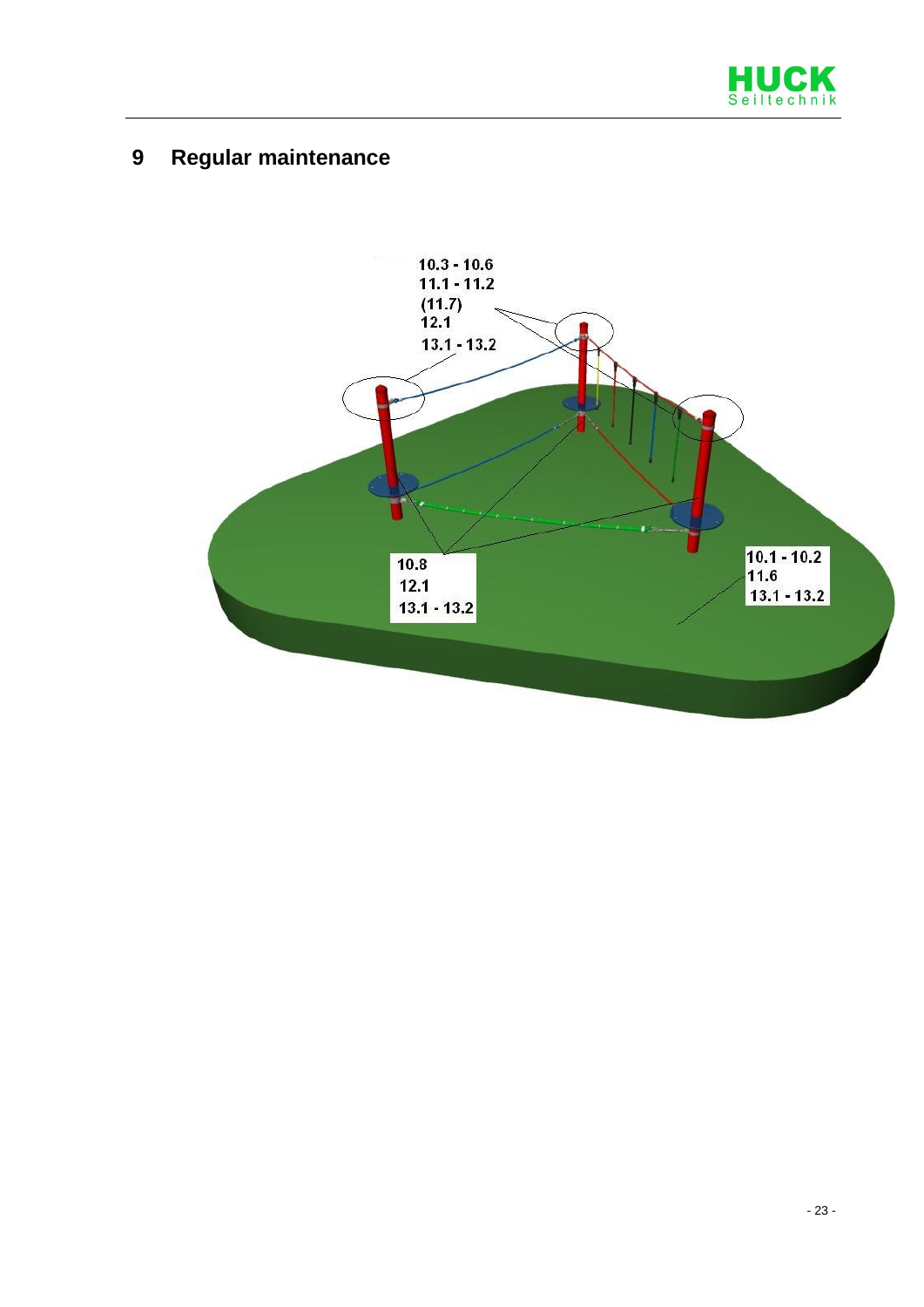

#### **10 Monthly maintenance**

- **10.1 Check the spaces between the equipment and the ground (clearance and height of fall).**
- **10.2 Check the ground surface of fall protection for hard objects and loose foundations.**
- **10.3 Check all connecting elements and fittings for wear and tear and tighten if necessary. Replace damaged or missing parts.**
- **10.4 Check that moving metal parts (joints, springs, etc.) move smoothly and are not worn. Replace if necessary. It is not necessary to lubricate joints as we only use maintenance-free metal roller bearings.**
- **10.5 Check all attachments such as chains, ropes, nets, etc. for damage and replace if necessary.**
- **10.6 Check rubber parts, sleeves, etc. for wear and tear or damage and replace if necessary.**
- **10.7 If necessary, remove excess padding material from the post footings due to danger of rotting.**
- **10.8 Check the surface of wooden parts for damage caused by the weather or external influences and mould. Repair or replace if necessary.**
- **10.9 Check the surface of plastic and metal parts, e.g. slides, for damage and replace if necessary.**

#### **11 Quarterly maintenance**

- **11.1 Detailed inspection of the operation and stability of the equipment paying particular attention to any wear and tear.**
- **11.2 Tighten all forms of attachment.**
- **11.3 Repaint and retreat surfaces.**
- **11.4 Maintenance of fall protection surfaces.**
- **11.5 Lubrication of joints.**
- **11.6 Check height of fall protection material and top up with loose filler if necessary. If the posts are labelled, top up to the mark.**
- **11.7 Retighten all bolts.**

#### **12 Half yearly maintenance**

**12.1 The stability of supporting posts, supports, foundations etc. has to be checked. The safety level of the entire system has to be checked after repairs have been carried out or additional system components have been installed or replaced.**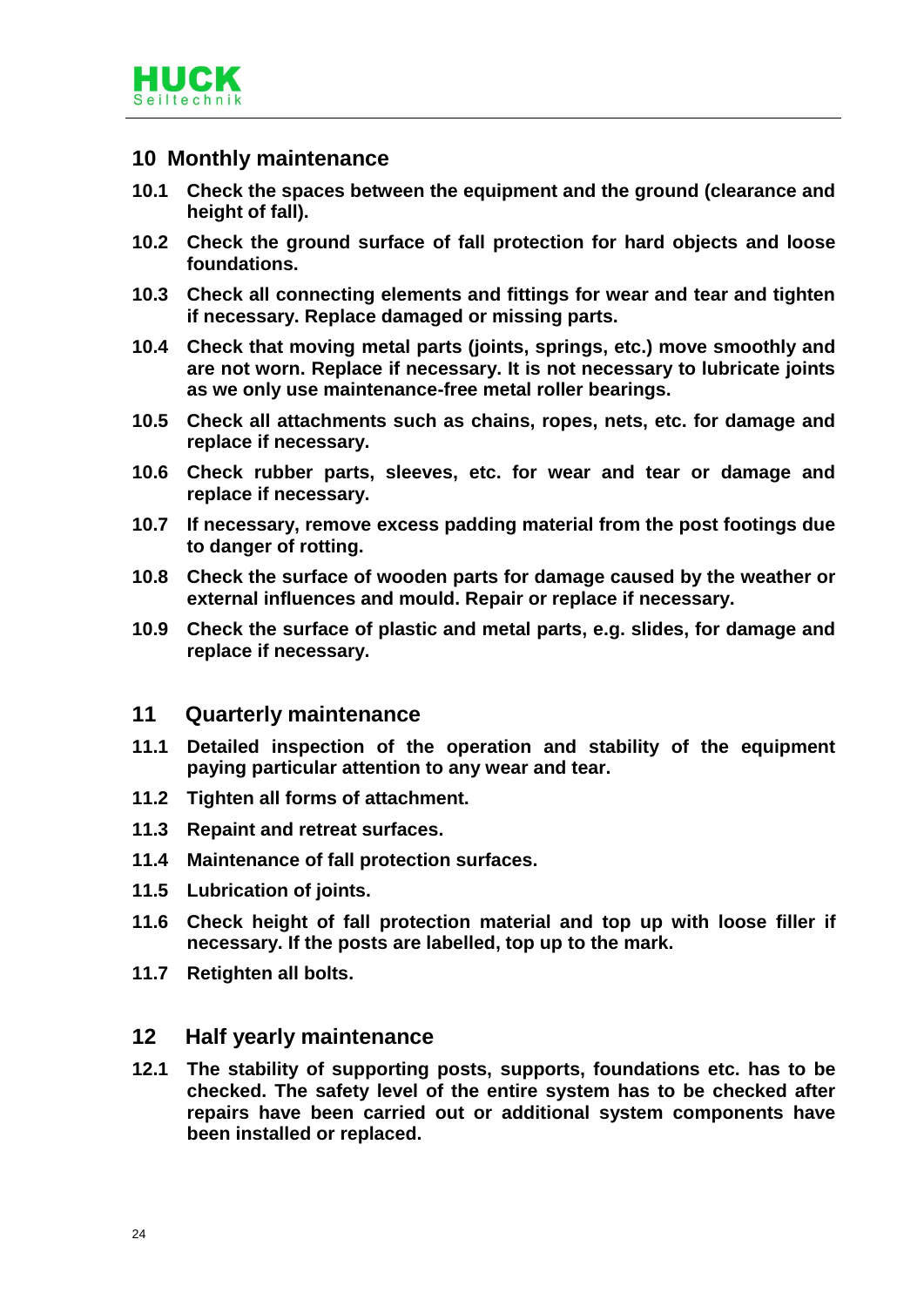



## **13 Annual maintenance**

- **13.1 Ascertaining that the equipment, foundations and surfaces are safe for operation.**
- **13.2 In particular, the equipment should be checked for decay and corrosion. It may be necessary to dig out or excavate certain components in order to do so. Zinc paint should be applied to corroded areas and scratches.**



The equipment must be inspected by someone **with the necessary expertise** in strict compliance with the instructions issued by Huck Seiltechnik GmbH.

**A copy of the inspection record should be given to the operator, who must confirm receipt.**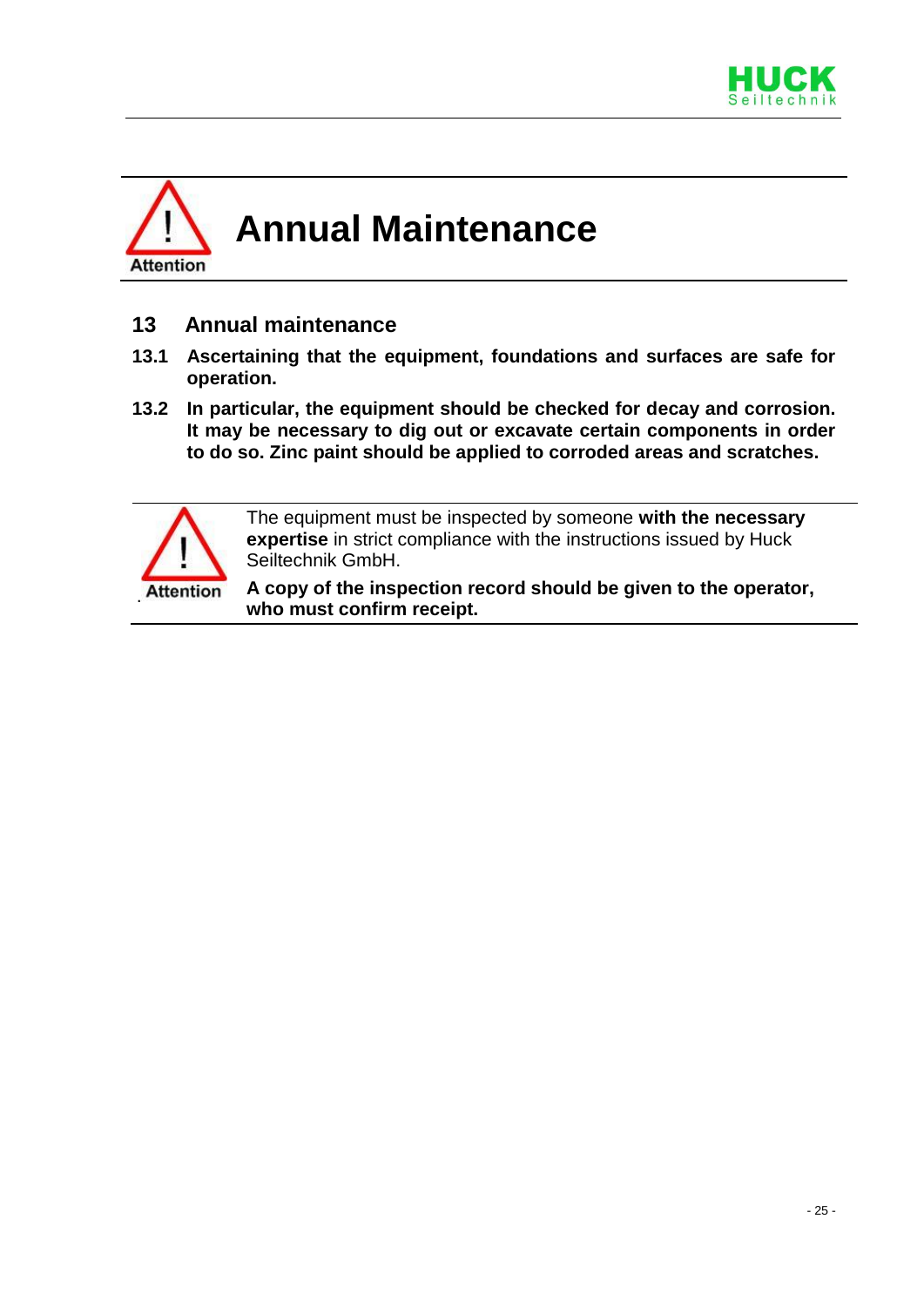

# **14 Maintenance printout**

| Name of item: Slackmaster          | / Art. No. 4591-70-K |
|------------------------------------|----------------------|
| Location:                          |                      |
| Customer or operator:              |                      |
| (Town, Town council, Kindergarten) |                      |

| Date of<br>inspection | Inspector | <b>O.K.</b> | <b>Accessible</b> | <b>Barriered</b> | <b>Defects</b> | <b>Repaired</b><br>by | <b>Date</b> |
|-----------------------|-----------|-------------|-------------------|------------------|----------------|-----------------------|-------------|
|                       |           |             |                   |                  |                |                       |             |
|                       |           |             |                   |                  |                |                       |             |
|                       |           |             |                   |                  |                |                       |             |
|                       |           |             |                   |                  |                |                       |             |
|                       |           |             |                   |                  |                |                       |             |
|                       |           |             |                   |                  |                |                       |             |
|                       |           |             |                   |                  |                |                       |             |
|                       |           |             |                   |                  |                |                       |             |
|                       |           |             |                   |                  |                |                       |             |
|                       |           |             |                   |                  |                |                       |             |

**Please copy and return- once a year after main inspection has been carried out to the manufacturer by Telefax +49(0)6443/ 83 11 79!**

**Place the confirmation form in the play equipment files.**